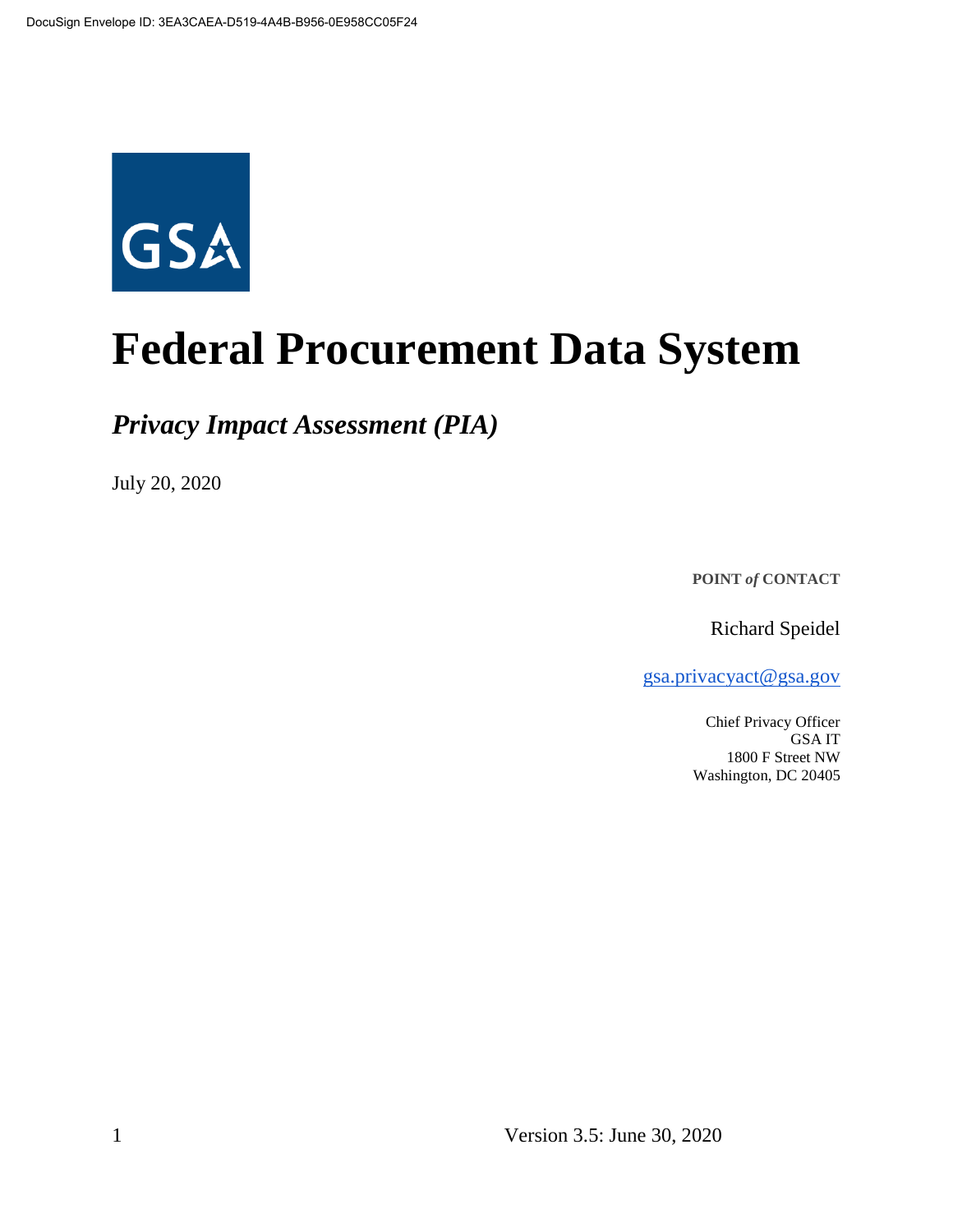# **Instructions for GSA employees and contractors:**

This t[e](https://www.justice.gov/opcl/e-government-act-2002)mplate is designed to help GSA employees and contractors comply with the  $E$ -[Government Act of 2002, Section 208.](https://www.justice.gov/opcl/e-government-act-2002) GSA conducts privacy impact assessments (PIAs) for electronic information systems and collections in accordance with [CIO 1878.3 Developing and](https://insite.gsa.gov/directives-library/developing-and-maintaining-privacy-threshold-assessments-privacy-impact-assessments-privacy-act-notices-and-system-of-records-notices-18783-cio)  [Maintaining Privacy Threshold Assessments, Privacy Impact Assessments, Privacy Act Notices,](https://insite.gsa.gov/directives-library/developing-and-maintaining-privacy-threshold-assessments-privacy-impact-assessments-privacy-act-notices-and-system-of-records-notices-18783-cio)  [and System of Records Notices.](https://insite.gsa.gov/directives-library/developing-and-maintaining-privacy-threshold-assessments-privacy-impact-assessments-privacy-act-notices-and-system-of-records-notices-18783-cio) The template is designed to align with GSA business processes and can cover all of the systems, applications, or projects logically necessary to conduct that business.

The document is designed to guide GSA Program Managers, System Owners, System Managers, and Developers as they assess potential privacy risks during th[e](https://insite.gsa.gov/cdnstatic/insite/Managing_Enterprise_Risk_%5BCIO_IT_Security_06-30_Rev_14%5D_02-01-2019.pdf) [early stages of development and](https://insite.gsa.gov/cdnstatic/insite/Managing_Enterprise_Risk_%5BCIO_IT_Security_06-30_Rev_14%5D_02-01-2019.pdf)  [throughout the system, application, or project's life cycle.](https://insite.gsa.gov/cdnstatic/insite/Managing_Enterprise_Risk_%5BCIO_IT_Security_06-30_Rev_14%5D_02-01-2019.pdf)

The completed PIA shows how GSA builds privacy protections into technology from the start. Completed PIAs are available to the public at [gsa.gov/pia.](https://www.gsa.gov/reference/gsa-privacy-program/privacy-impact-assessments-pia)

Each section of the template begins with a statement of GSA's commitment to the Fair Information Practice Principles (FIPPs), a set of eight precepts that are codified in the [Privacy](https://www.justice.gov/opcl/policy-objectives)  [Act of 1974.](https://www.justice.gov/opcl/policy-objectives)

**Please complete all sections in italicized brackets and then delete the bracketed guidance, leaving only your response.** Please note the instructions, signatory page, and document revision history table will be removed prior to posting the final PIA to GSA's website. **Please send any completed PIAs or questions to gsa.privacyact@gsa.gov.**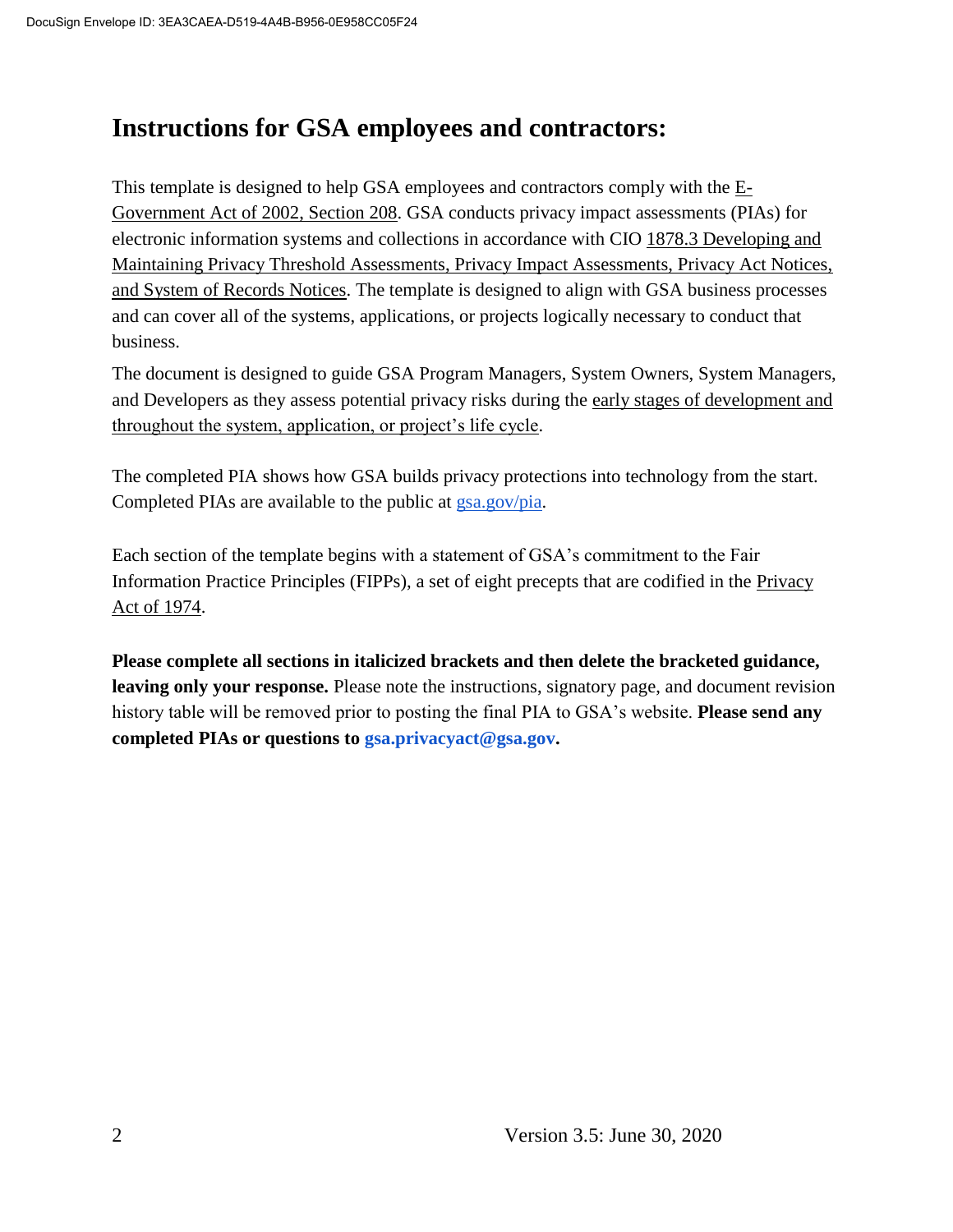# **Stakeholders**

Name & Email of Information System Security Manager (ISSM):

● Joseph Hoyt

Name & Email of Program Manager/System Owner:

● Antonio Romero

# **Signature Page**

Signed:

DocuSianed by: **\_\_\_\_\_\_\_\_\_\_\_\_\_\_\_\_\_\_\_\_\_\_\_\_\_\_\_\_\_\_\_\_\_\_\_\_\_\_**

Information System Security Manager (ISSM)

DocuSigned by: Anthonio Romero

Program Manager/System Owner

DocuSigned by: Kichard Spridel

Chief Privacy Officer (CPO) - Under the direction of the Senior Agency Official for Privacy (SAOP), the CPO is responsible for evaluating the PIA and ensuring the program manager/system owner has provided complete privacy-related information.

# **Document Revision History**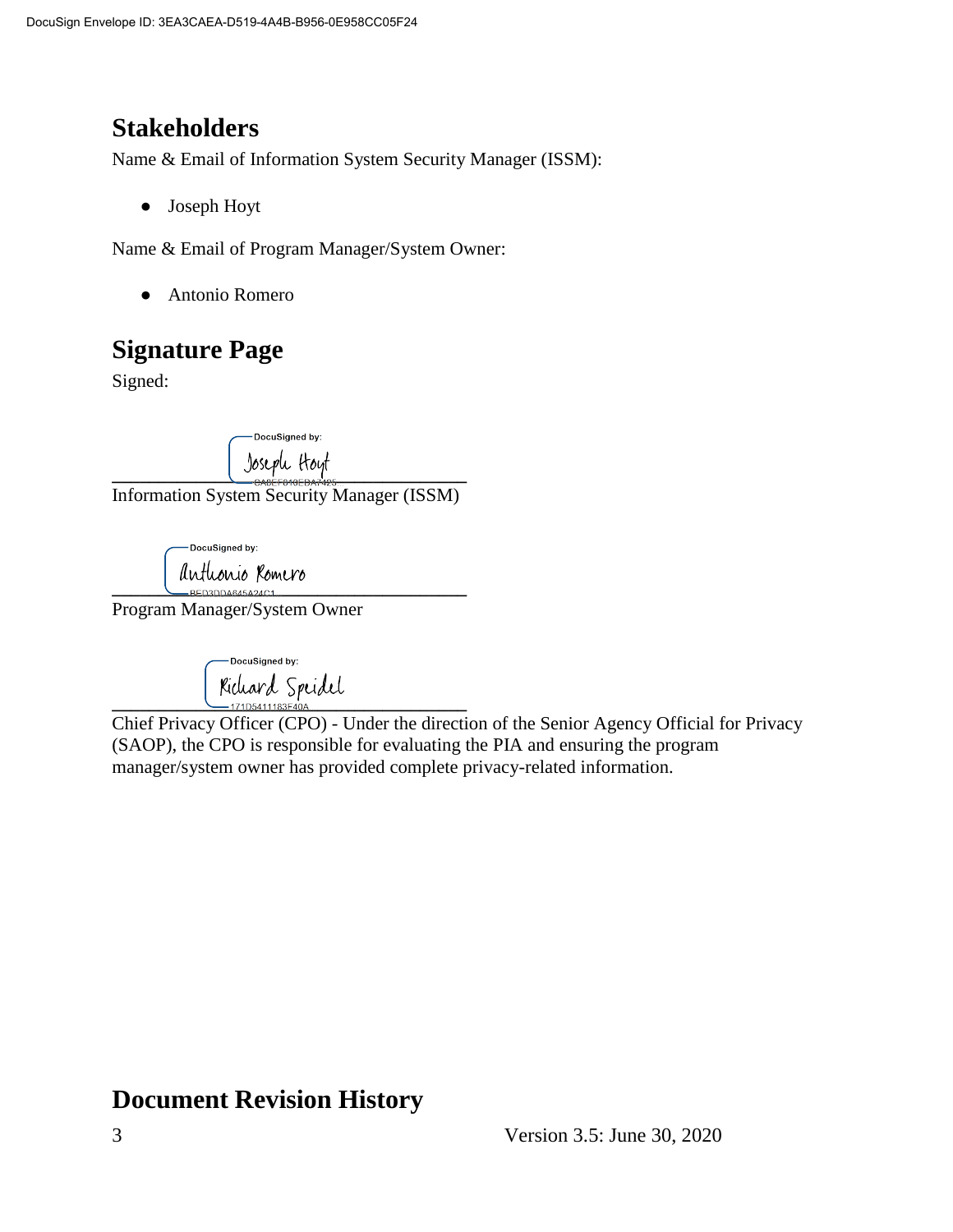| <b>Date</b> | <b>Description</b>                                                                                                                      | <b>Version of</b><br><b>Template</b> |
|-------------|-----------------------------------------------------------------------------------------------------------------------------------------|--------------------------------------|
| 01/01/2018  | Initial Draft of PIA Update                                                                                                             | 1.0                                  |
| 04/23/2018  | Added questions about third-party services and<br>robotics process automation (RPA)                                                     | 2.0                                  |
| 6/26/2018   | New question added to Section 1 regarding<br><b>Information Collection Requests</b>                                                     | 2.1                                  |
| 8/29/2018   | Updated prompts for questions 1.3, 2.1 and 3.4.                                                                                         | 2.2                                  |
| 11/5/2018   | Removed Richard's email address                                                                                                         | 2.3                                  |
| 11/28/2018  | Added stakeholders to streamline signature process<br>and specified that completed PIAs should be sent to<br>gsa.privacyact@gsa.gov     | 2.4                                  |
| 4/15/2019   | Updated text to include collection, maintenance or<br>dissemination of PII in accordance with e-Gov Act<br>$(44 \text{ U.S.C. } § 208)$ | 2.5                                  |
| 9/18/2019   | Streamlined question set                                                                                                                | 3.0                                  |
| 6/30/2020   | <b>Annual Update</b>                                                                                                                    | 3.5                                  |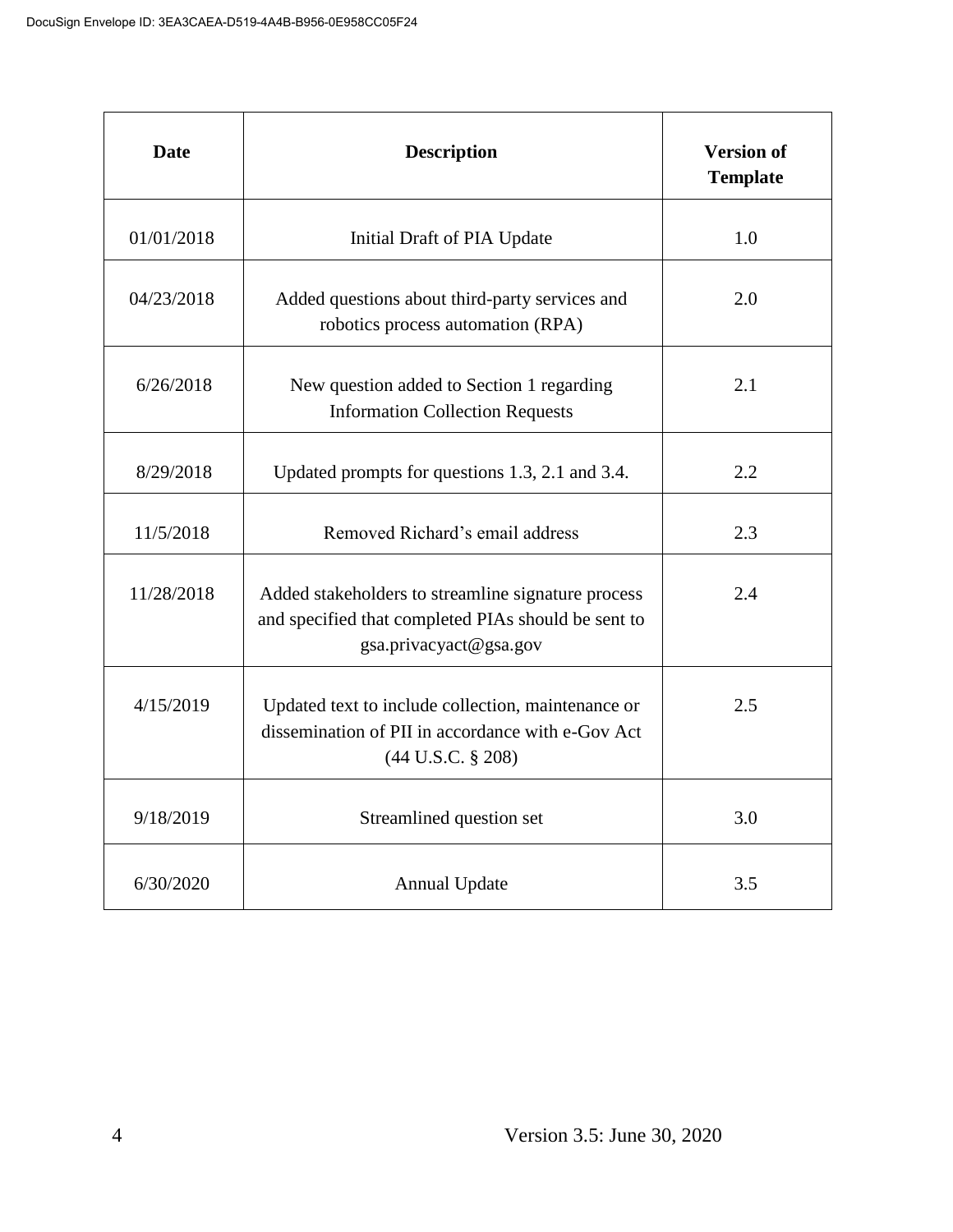# **Table of contents**

#### **SECTION 1.0 PURPOSE OF COLLECTION**

1.1 What legal authority and/or agreements allow GSA to collect, maintain, use, or disseminate the information?

1.2 Is the information searchable by a personal identifier, for example a name or Social Security number? If so, what Privacy Act System of Records Notice(s) applies to the information being collected?

1.3 Has an information collection request (ICR) been submitted to or approved by the Office of Management and Budget (OMB)? If yes, provide the relevant names, OMB control numbers and expiration dates.

1.4 What is the records retention schedule for the information system(s)? Explain how long and for what reason the information is kept.

#### **SECTION 2.0 OPENNESS AND TRANSPARENCY**

2.1 Will individuals be given notice before to the collection, maintenance, use or dissemination and/or sharing of personal information about them? If not, please explain.

#### **SECTION 3.0 DATA MINIMIZATION**

3.1 Why is the collection and use of the PII necessary to the project or system?

3.2 Will the system create or aggregate new data about the individual? If so, how will this data be maintained and used?

3.3 What controls exist to protect the consolidated data and prevent unauthorized access?

3.4 Will the system monitor members of the public, GSA employees, or contractors?

3.5 What kinds of report(s) can be produced on individuals?

3.6 Will the data included in any report(s) be de-identified? If so, how will GSA aggregate or de-identify the data?

#### **SECTION 4.0 LIMITS ON USES AND SHARING OF INFORMATION**

4.1 Is the information in the system, application, or project limited to only the information that is needed to carry out the purpose of the collection, maintenance, use, or dissemination?

4.2 Will GSA share any of the information with other individuals, Federal and/or state agencies, or private sector organizations? If so, how will GSA share the information?

4.3 Is the information collected directly from the individual or is it taken from another source? If so, what is the other source(s)?

4.4 Will the system, application, or project interact with other systems, either within GSA or outside of GSA? If so, what other system(s), application(s) or project(s)? If so, how? If so, is a formal agreement(s) in place?

#### **SECTION 5.0 DATA QUALITY AND INTEGRITY**

5.1 How will GSA verify the information collection, maintenance, use, or dissemination for accuracy and completeness?

#### **SECTION 6.0 SECURITY**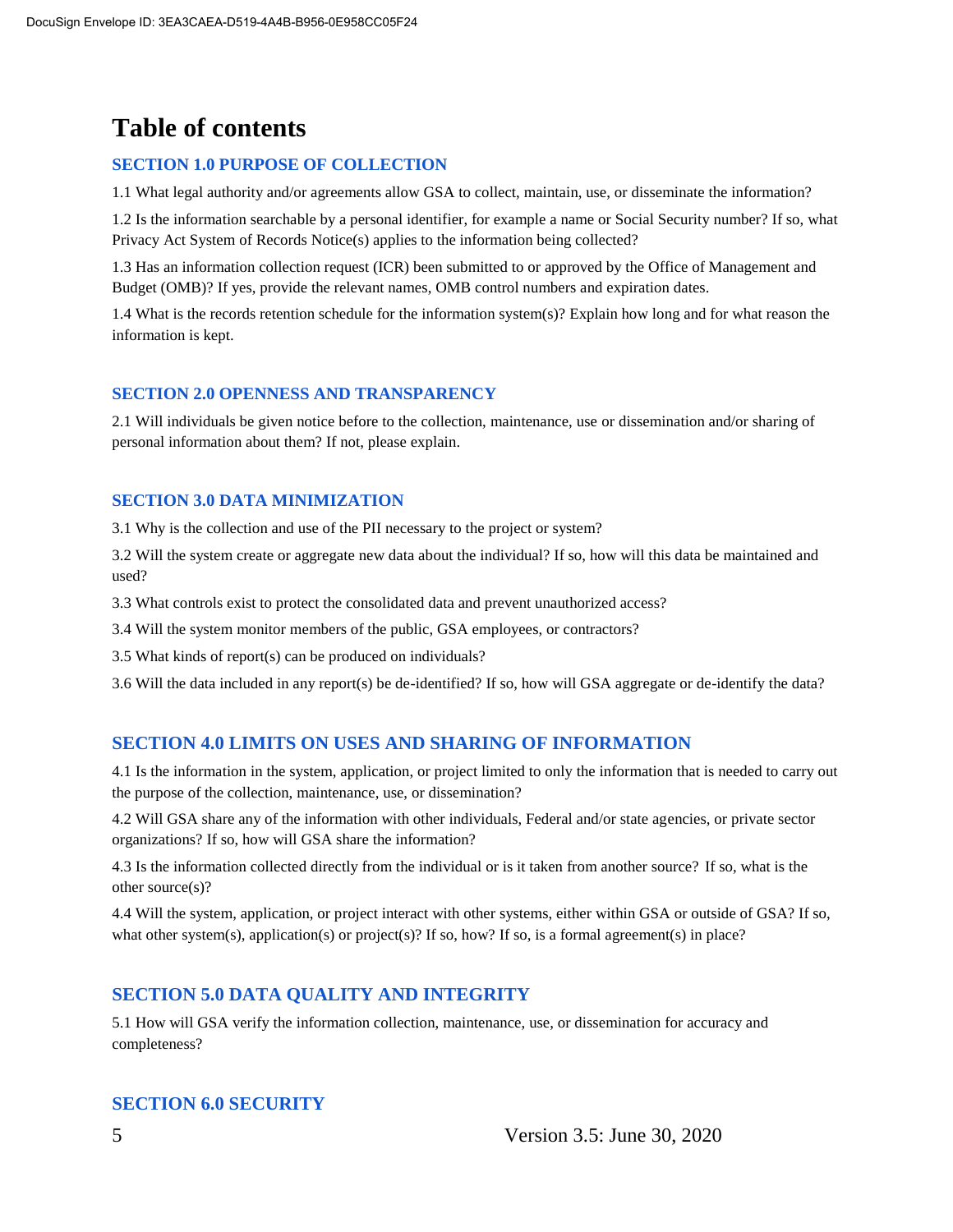6.1 Who or what will have access to the data in the project? What is the authorization process for access to the project?

6.2 Has GSA completed a system security plan (SSP) for the information system(s) supporting the project?

6.3 How will the system be secured from a physical, technical, and managerial perspective?

6.4 Are there mechanisms in place to identify and respond to suspected or confirmed security incidents and breaches of PII? If so, what are they?

#### **SECTION 7.0 INDIVIDUAL PARTICIPATION**

7.1 What opportunities do individuals have to consent or decline to provide information? Can they opt-in or opt-out? If there are no opportunities to consent, decline, opt in, or opt out, please explain.

7.2 What procedures allow individuals to access their information?

7.3 Can individuals amend information about themselves in the system? If so, how?

#### **SECTION 8.0 AWARENESS AND TRAINING**

8.1 Describe what privacy training is provided to users, either generally or specifically relevant to the project.

#### **SECTION 9.0 ACCOUNTABILITY AND AUDITING**

9.1 How does the system owner ensure that the information is being used only according to the stated practices in this PIA?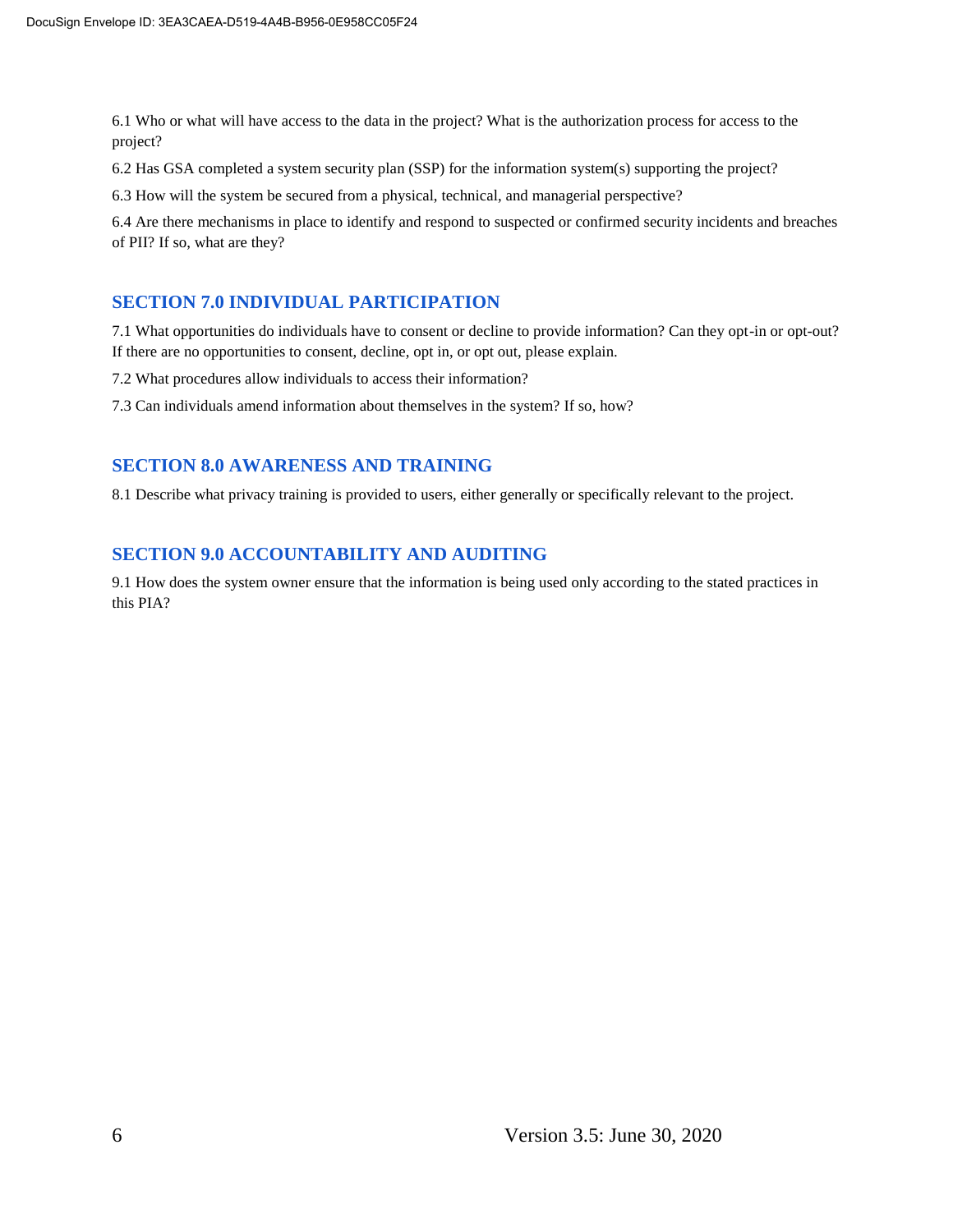#### **Document purpose**

This document contains important details about Federal Procurement Data System-Next Generation (-NG)*.*The Integrated Award Environment (IAE) may, in the course of FPDS-NG, collect personally identifiable information ("PII") about the people who use such products and services. PII is any information that can be used to distinguish or trace an individual's identity like a name, address, or place and date of birth.

GSA uses Privacy Impact Assessments (PIAs) to explain how it collects, maintains, disseminates uses, secures, and destroys information in ways that protect privacy. This PIA comprises sections that reflect GSA's [privacy policy](https://www.gsa.gov/website-information/privacy-and-security-notice) and [program goals.](https://www.gsa.gov/portal/category/21419) The sections also align to the Fair Information Practice Principles (FIPPs), a set of eight precepts codified in the Privacy Act of 1974.

#### **A. System, Application, or Project Name:**

Federal Procurement Data System New Generation (-NG)

#### **B. System, application, or project includes information about:**

The FPDS-NG is the government repository for information on government contracts and contains about 150 data elements per contract including but not limited to Taxpayer Identification Number (TIN) plus Contractor Names and Addresses (for individuals contracting with the government as a business), Place of Performance and Socioeconomic Information about the Contractor.

#### **C. For the categories listed above, how many records are there for each?**

Currently, there are approximately 8 million of unique entities records in FPDS-NG.

- Award: 76,047,488
- $\n \bullet \quad IDV: 4,367,436$

#### **D. System, application, or project includes these data elements:**

FPDS-NG collects information about Contracts whose estimated value is \$10,000 or more. Every modification to that contract, regardless of dollar value must be reported to FPDS-NG. FPDS-NG also maintains account data of government and public, which includes:

#### **GOVERNMENT ACCOUNT:**

- First name
- Last name
- Email
-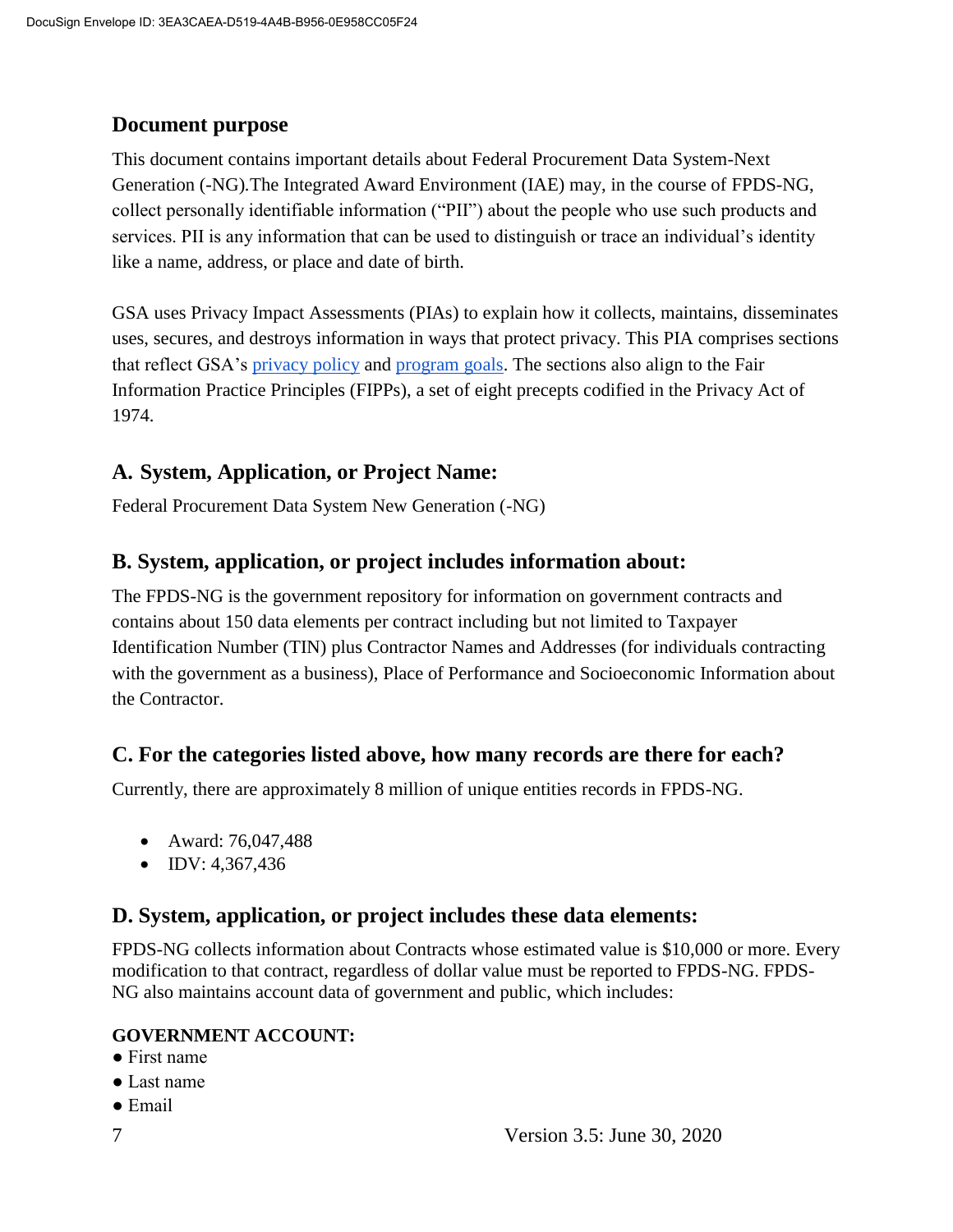● Agency ID

#### **PUBLIC ACCOUNTS (these data elements are considered PII):**

- First name
- Last name
- Email
- Address
- $\bullet$  City
- Country

The information above is captured during account registration. Government users are required to create account in order to submit data to FPDS-NG. Similarly, the public account users must also create an account in order to access publicly available data.

GSA's System of Record Notice (SORN) "GSA/OAP-3 Federal Procurement Data System— Next Generation (FPDS-NG)" applies to the information collected, maintained and disseminated.

#### **Overview**

The FPDS-NG is an e-Government initiative that has been developed to lower the governmentwide cost of operations, be more responsive to the needs of its customers, and implement technology that enables data collection directly from agency electronic commerce systems. The Federal Procurement Data System – Next Generation (FPDS-NG) collects contract data from all agencies in the government. Congress and federal departments and agencies use FPDS-NG reporting capabilities to:

- Track small business goals
- Report number and amount of contracts to date
- Show geographical placement of contracts
- Summarize contract data for a specific contractor.

FPDS-NG resides AWS Virtual Private Cloud owned by GSA consisting of;

- FPDS-NG Production.
- FPDS-NG Preproduction and DTF (Development and Test Facility)

Collectively, the above two instances are called FPDS-NG. IBM manages the technical aspects of FPDS-NG.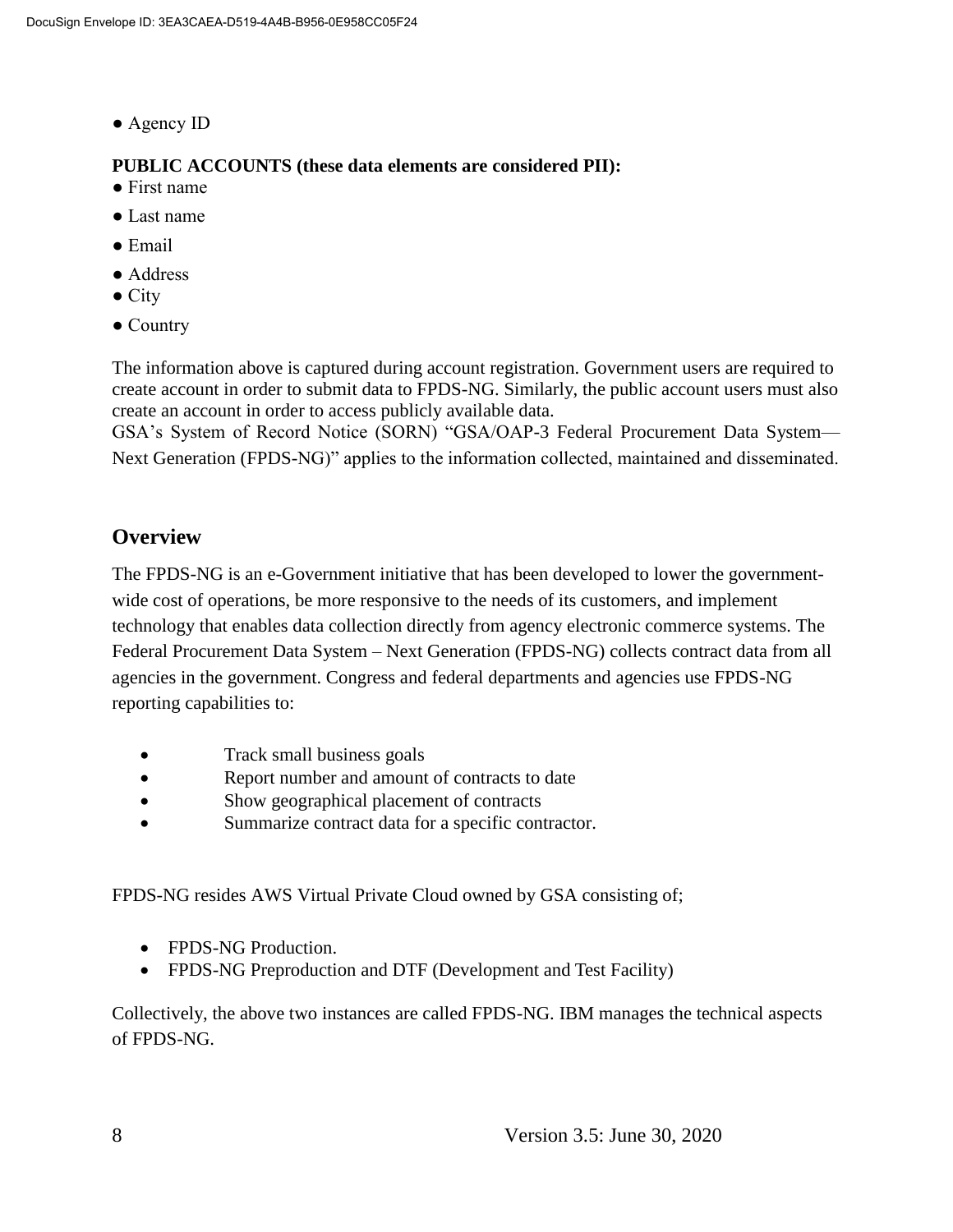FPDS-NG includes the Interagency Contract Directory (ICD) which is a central repository of Indefinite Delivery Vehicles (IDV) awarded by the Federal agencies where the IDV is available for use at both the intra agency and interagency levels at contractdirectory.gov.

Small Business Dashboard smallbusiness.data.gov has been decommissioned and removed from the security boundary of FPDS per GSA direction in March 2019.

FPDS VPCaaS approved by GSA is not part of the BSP Mode 1,2 or 3 with no shared resources being used from mentioned BSP Modes.

## **SECTION 1.0 PURPOSE OF COLLECTION**

#### **1.1 What legal authority and/or agreements allow GSA to collect, maintain, use, or disseminate the information?**

For the Entity Management functional area of FPDS-NG, the authorities for collecting the information and maintaining the system are the Federal Acquisition Regulation (FAR) Subparts 4.11 and 52.204 and 2 CFR, Subtitle A, Chapter I, and Part 25, as well as 40 U.S.C. 121(c).

For the exclusions portion of the Performance Information functional area, the authorities for collecting the information and maintaining the system are FAR Subparts 9.4 and 28.2, Executive Order 12549 (February 18, 1986), Executive Order 12689 (August 16, 1989).

## **1.2 Is the information searchable by a personal identifier, for example a name or Social Security Number? If so, what System of Records Notice(s) apply/applies to the information?**

The system does not have the capability to search using personal identifiers such as names or Social Security Numbers. Instead, users search the records by Contractor Name, Place of Performance and/or Socioeconomic Information about the Contractor to accomplish mission goals.

## **1.3 Has an Information Collection Request (ICR) been submitted to or approved by the Office of Management and Budget (OMB)? If yes, provide the relevant names, OMB control numbers, and expiration dates.**

System records are retained and disposed of according to GSA records maintenance and disposition schedules, the requirements of the Recovery Board, and the National Archives and Records Administration. For the Entity Management functional area, FPDS allows users to update and delete their own entity registration records. For the exclusions portion of the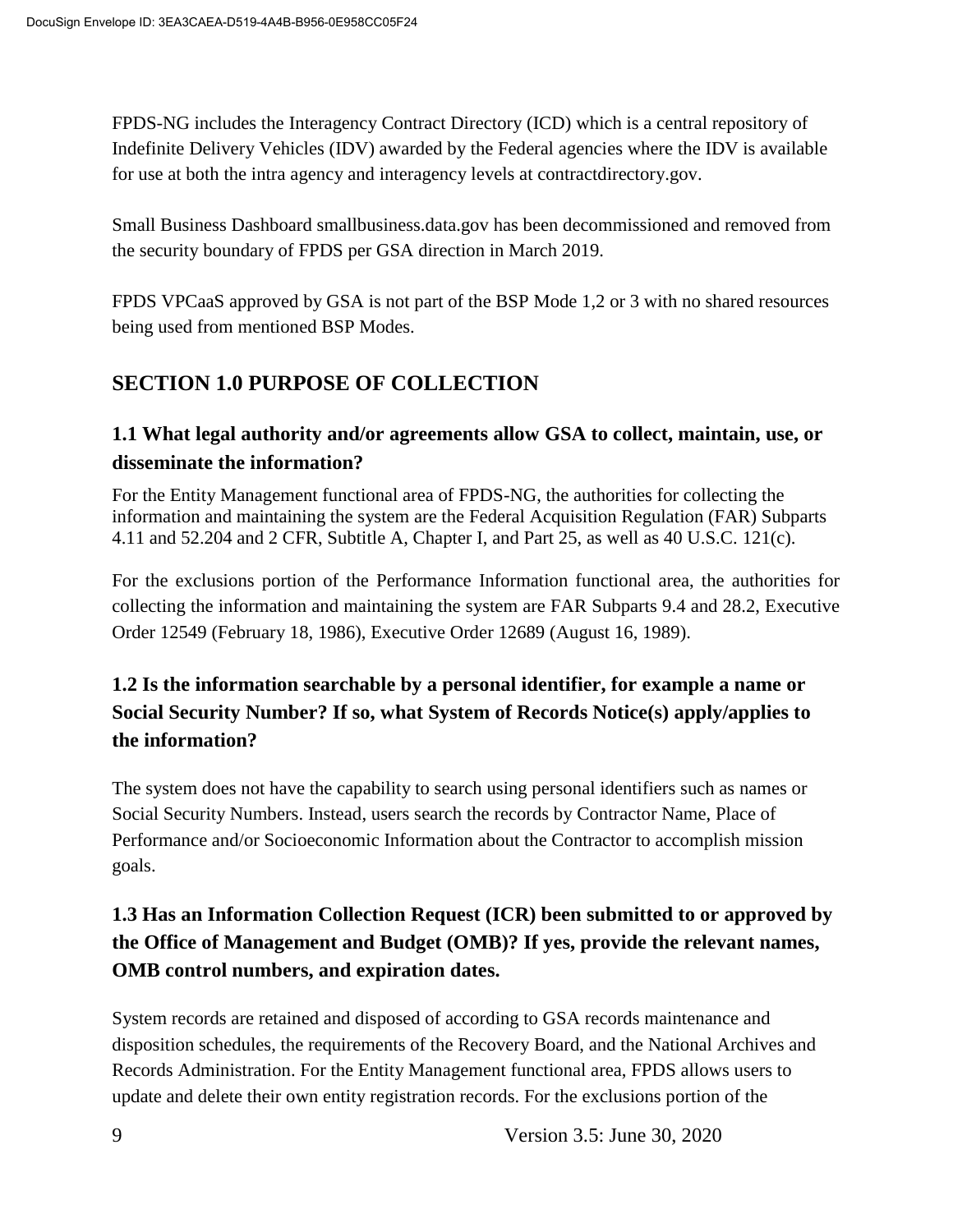Performance Information functional area, electronic records of past exclusions are maintained permanently in the archive list for historical reference. Federal agencies reporting exclusion information in FPDS should follow their agency's guidance and policies for disposition of paper records.

## **1.4 Has a records retention schedule been approved by the National Archives and Records Administration (NARA)? Explain how long and for what reason the information is retained.**

This series of records is concerned with creating and managing an information resource (e.g., Data.gov and USA.gov) for use or reference by the public and/or Federal agencies in carrying out their work. Included are change management decisions, planning documents, promotional materials, review reports, correspondence, and related records.

Retention Instructions:

Temporary. Cut off at the end of the fiscal year. Destroy 3 years after cutoff. Longer retention is authorized if required to comply with requirements set forth in statutes, directives, agreements, contracts, OMB or GAO mandates, or similar authorities.

#### **SECTION 2.0 OPENNESS AND TRANSPARENCY**

#### **2.1 Will individuals be given notice before the collection, maintenance, use or dissemination of personal information about themselves? If not, please explain.**

Yes, users are presented a [privacy policy](https://www.fpds.gov/fpdsng_cms/index.php/en/?view=article&id=53) the bottom of the login screen that explains what information is collected and for what reason.

Like to the Policy: [Security and Privacy](https://www.fpds.gov/common/jsp/SecurityPolicy.jsp)

**Like to the Policy: Security and Privacy** 

#### **SECTION 3.0 DATA MINIMIZATION**

#### **3.1 Why is the collection and use of the PII necessary to the system, application, or project?**

The SSN is stored within the FPDS database as a byproduct of the system receiving the SAM sensitive extract. FPDS does not populate contract actions with TIN (or SSN) data, and therefore does not disseminate the TIN/SSN within any outgoing data dissemination methods (i.e. **[ATOM feeds](https://www.fpds.gov/wiki/index.php/ATOM_Feed_FAQ)** or web services). The user does not enter TIN/SSN information within FPDS.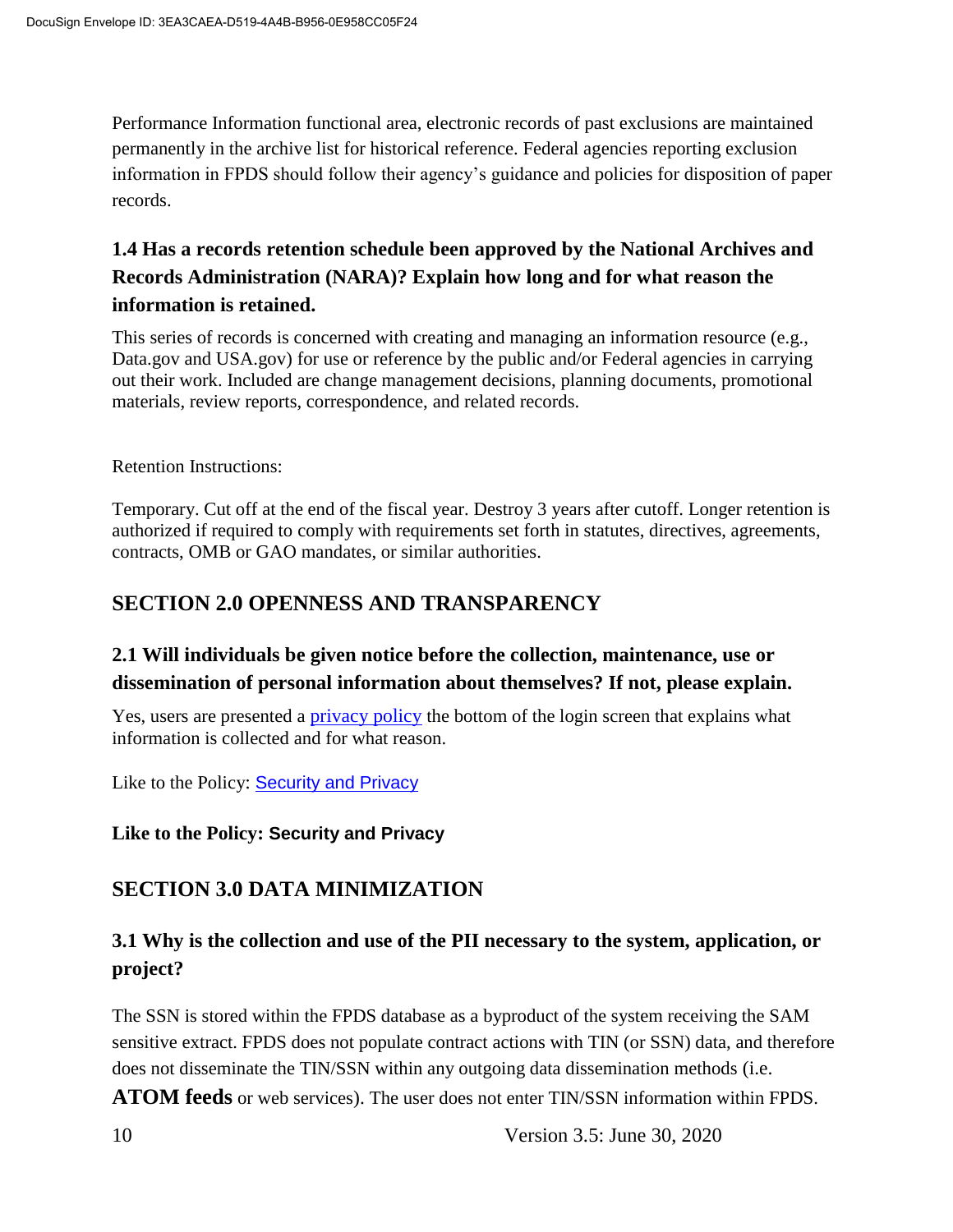#### **3.2 Will the system, application, or project create or aggregate new data about the individual? If so, how will this data be maintained and used?**

There will be no new data created or derived based on the information collected.

#### **3.3 What protections exist to protect the consolidated data and prevent unauthorized access?**

In accordance with the Federal Information Security Management Act of 2002 (FISMA), every FSA system must receive a signed Authority to Operate (ATO) from a designated FSA official. The ATO process includes a rigorous assessment of security controls, a plan of actions and milestones to remediate any identified deficiencies, and a continuous monitoring program. This PIA is included in the updated ATO package which will replace the package expiring on November 30, 2020. FISMA controls implemented comprise a combination of management, operational, and technical controls, and include the following control families: access control, awareness and training, audit and accountability, security assessment and authorization, configuration management, contingency planning, identification and authentication, incident response, maintenance, media protection, physical and environmental protection, planning, personnel security, risk assessment, system and services acquisition, system and communications protection, system and information integrity, and program management. 3.6 Will the system monitor the public, GSA employees or contractors?

No, the system does not monitor the public. FPDS-NG employs firewalls, virtual private networks and security audit software that checks for attacks on the system as well as potential misuse or policy violations by users.

#### **3.4 Will the system monitor the public, GSA employees, or contractors?**

No, the system does not monitor the public. FPDS-NG employs firewalls, virtual private networks and security audit software that checks for attacks on the system as well as potential misuse or policy violations by users.

#### **3.5 What kinds of report(s) can be produced on individuals?**

Audit logs collected from the various resources and components supporting the FPDS-NG production environment are reviewed and analyzed weekly by the appropriate technical team member. FPDS staff manually analyzes and correlate audit records across different repositories to gain situational awareness. They also integrate analysis of audit records with analysis of vulnerability scanning information, performance data, and network monitoring information to further enhance the ability to identify inappropriate or unusual activity. Permitted actions by each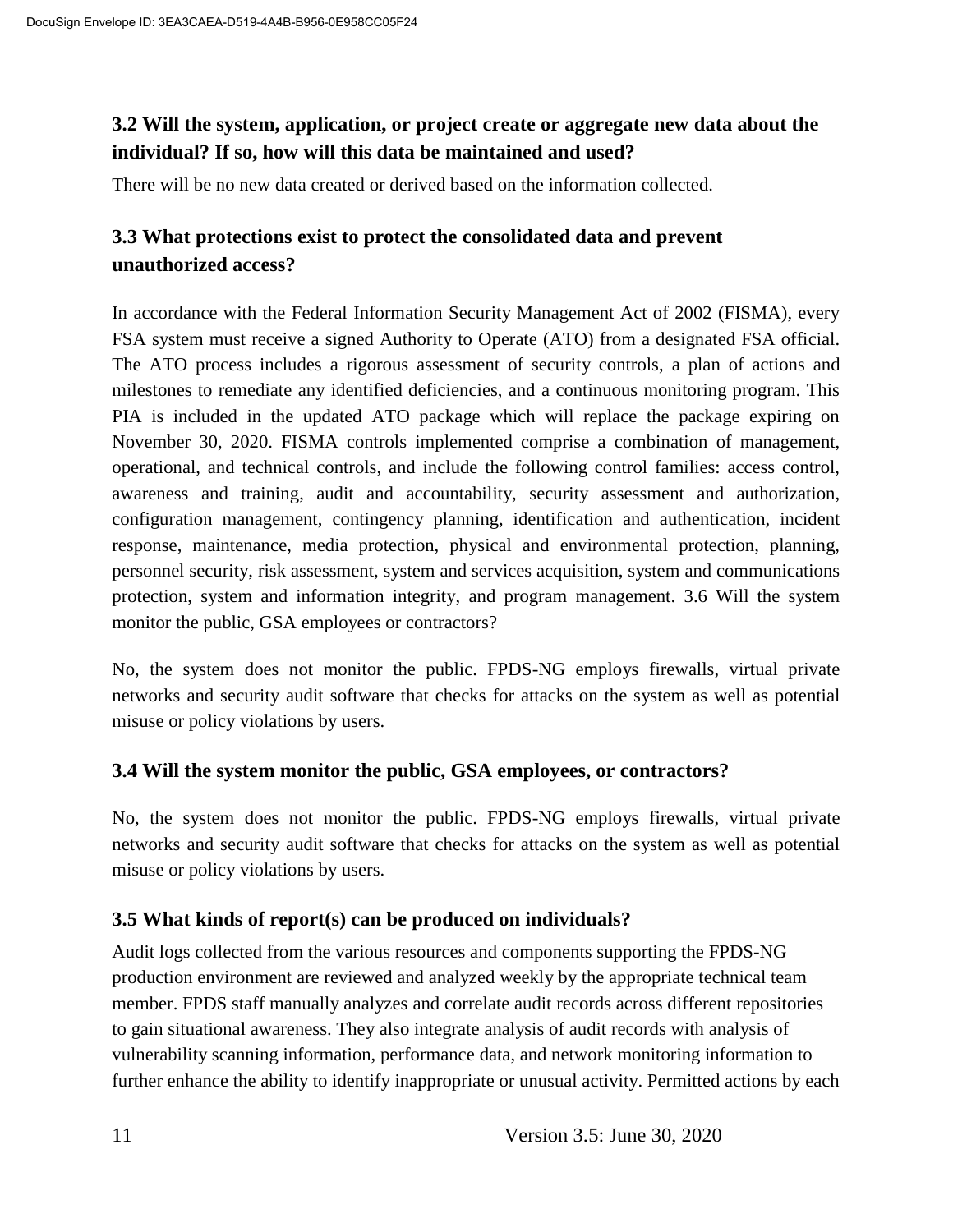authorized information system process, role, and user are documented in the FPDS General Rules of Behavior and FPDS Role-based Rules of Behavior.

## **3.6 Will the data included in any report(s) be de-identified? If so, what process (es) will be used to aggregate or de-identify the data?**

No. The reports are designed to be publicly accessible and therefore do not contain information that requires aggregation or de-identification.

## **SECTION 4.0 LIMITS ON USING AND SHARING INFORMATION**

## **4.1 Is the information in the system, application, or project limited to only the information that is needed to carry out the purpose of the collection?**

Please reference the answer for #2 above. FPDS does not collect or display the SSN on a contract action, and therefore does not disseminate this data through any outbound data dissemination methods.

## **4.2 Will GSA share any of the information with other individuals, federal and/or state agencies, or private-sector organizations? If so, how will GSA share the information?**

Individual Agency Contract Writing Systems and the System for Award Management (SAM.gov) send information to FPDS-NG. The Contract Writing Systems send contract records directly to FPDS-NG through a secure SSL connection. SAM.gov provides information to FPDS-NG on Entities doing business with the government via a secure connection. eSRS, the subcontracting system, has access to FPDS-NG data through batch files. Electronic Subcontracting Reporting System (eSRS) receives contract actions via both a web service as well as an ATOM feed. eSRS requires data from FPDS in order to identify which contracts, as reported in FPDS, reach thresholds requiring a vendor to complete subcontract reporting for the given contract. eSRS is provided all contract actions, regardless of the 90 day delay on DoD funded actions. eSRS connections via web services are authenticated with a username/password. ATOM feed connections from eSRS are connected with a whitelisted IP address from the eSRS system that consumes FPDS data.

All agencies and other organizations with access to FPDS-NG data through a secure connection must go through a documented certification process. The Certification Process Document is available on the FPDS-NG Project website at http://www.fpdsng.com under downloads.

## **4.3 Is the information collected directly from the individual or is it taken from another source? If so, what is the other source(s)?**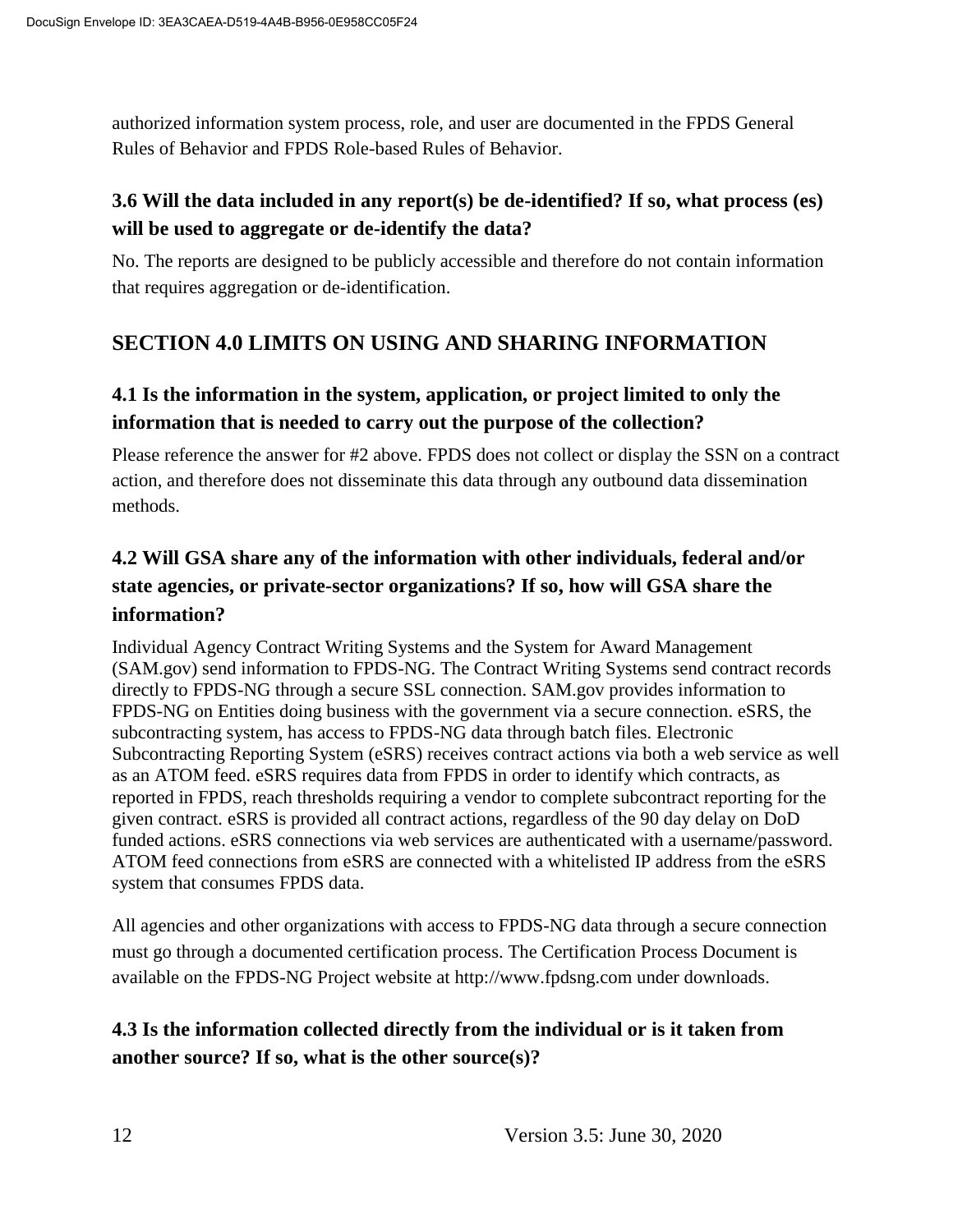Information is directly collected from the individuals wishing to extract data from FPDS-NG. Additionally a number of Agency Contract Writing Systems and Central Contractor Registration (CCR) send information to FPDS-NG. The CCR provides information to FPDS-NG on contractors doing business with the government.

## **4.4 Will the system, application, or project interact with other systems, applications, or projects, either within or outside of GSA? If so, who and how? Is a formal agreement(s) in place?**

For FPDS to interact with other systems, either internally or externally to GSA there first must be a MOU/ISA established. The MOU is reviewed and approved by both partnering agencies. On the GSA side the ISA/MOU is approved by the Information System Security Officer (ISSO) and the Authorizing Official (AO) for FPDS. Data is transmitted either via a persistent pipe (TI, T3, VPN, SFTP, etc.) or a non-persistent pipe (internet, web portal, http, etc.)

# **SECTION 5.0 DATA QUALITY AND INTEGRITY**

## **5.1 How will the information collected, maintained, used, or disseminated be verified for accuracy and completeness?**

Public users are verified through email. Agency users are verified through their email and agency admin.

## **SECTION 6.0 SECURITY**

## **6.1 Who or what will have access to the data in the system, application, or project? What is the authorization process to gain access?**

Non-Privacy Act data is accessible to the public. Access to Privacy Act data is limited to authorized agency and contractor personnel (see list of agencies below):

- AGENCY FOR INTERNATIONAL DEVELOPMENT
- AGRICULTURE, DEPARTMENT OF
- AMERICAN BATTLE MONUMENTS COMMISSION
- BROADCASTING BOARD OF GOVERNORS
- COMMERCE, DEPARTMENT OF
- COMMODITY FUTURES TRADING COMMISSION
- CONSUMER PRODUCT SAFETY COMMISSION
- CORPORATION FOR NATIONAL AND COMMUNITY SERVICE
- DEFENSE, DEPARTMENT OF
- EDUCATION, DEPARTMENT OF
- ENERGY, DEPARTMENT OF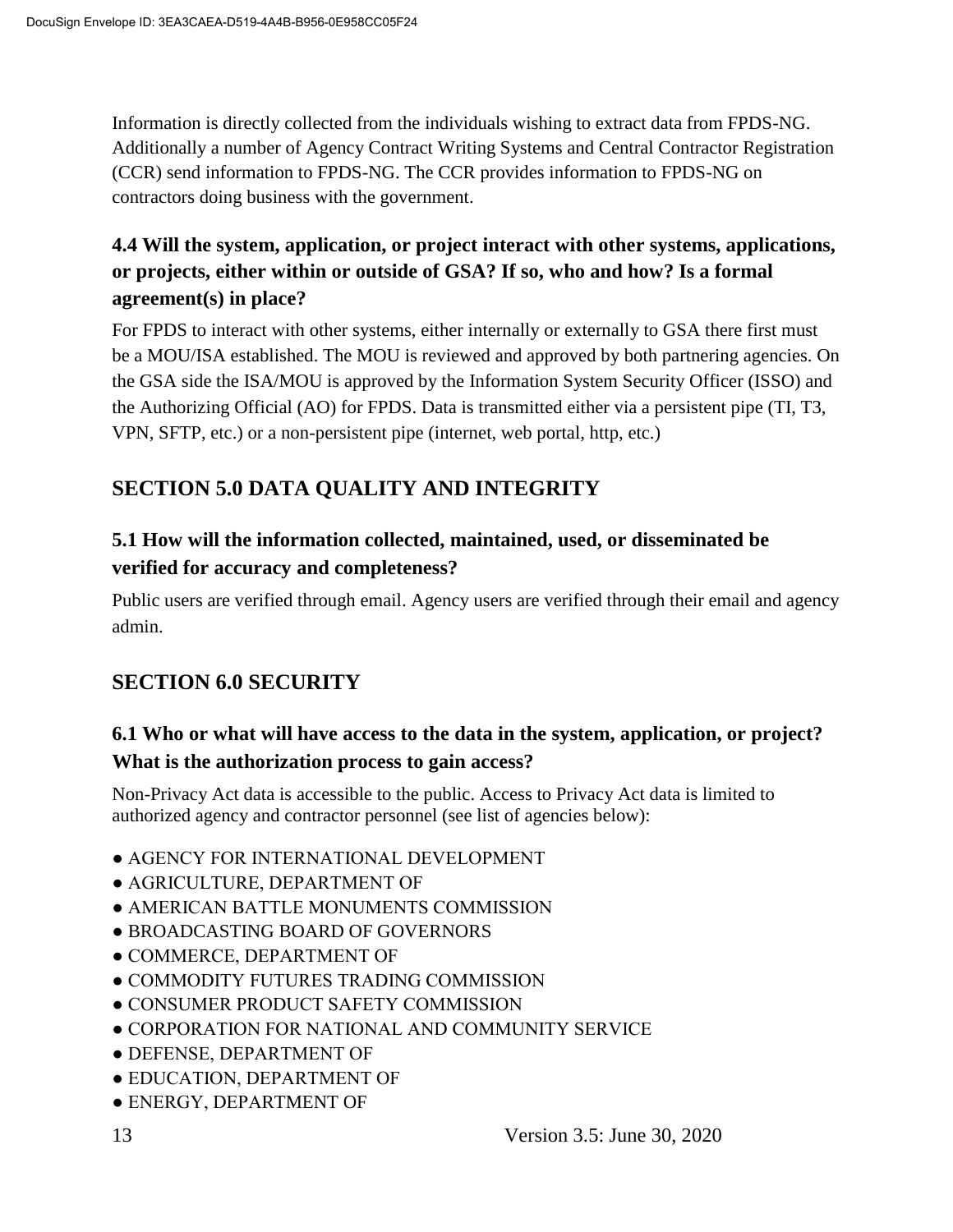- **ENVIRONMENTAL PROTECTION AGENCY**
- EQUAL EMPLOYMENT OPPORTUNITY COMMISSION
- EXECUTIVE OFFICE OF THE PRESIDENT
- FEDERAL ELECTION COMMISSION
- FEDERAL EMERGENCY MANAGEMENT AGENCY
- FEDERAL ENERGY REGULATORY COMMISSION
- FEDERAL MARITIME COMMISSION
- FEDERAL TRADE COMMISSION
- GENERAL SERVICES ADMINISTRATION
- HEALTH AND HUMAN SERVICES, DEPARTMENT OF
- HOMELAND SECURITY, DEPARTMENT OF
- HOUSING AND URBAN DEVELOPMENT, DEPARTMENT OF
- INTERIOR, DEPARTMENT OF THE
- INTERNATIONAL TRADE COMMISSION
- J. F. KENNEDY CENTER FOR THE PERFORMING ARTS
- JUSTICE, DEPARTMENT OF
- LABOR, DEPARTMENT OF
- NATIONAL AERONAUTICS AND SPACE ADMINISTRATION
- NATIONAL ARCHIVES AND RECORDS ADMINISTRATION
- NATIONAL ENDOWMENT FOR THE ARTS
- NATIONAL ENDOWMENT FOR THE HUMANITIES
- NATIONAL GALLERY OF ART
- NATIONAL LABOR RELATIONS BOARD
- NATIONAL MEDIATION BOARD
- NATIONAL SCIENCE FOUNDATION
- NATIONAL TRANSPORTATION SAFETY BOARD
- NUCLEAR REGULATORY COMMISSION
- OFFICE OF PERSONNEL MANAGEMENT
- PEACE CORPS
- RAILROAD RETIREMENT BOARD
- SECURITIES AND EXCHANGE COMMISSION
- SMALL BUSINESS ADMINISTRATION
- SMITHSONIAN INSTITUTION
- SOCIAL SECURITY ADMINISTRATION
- STATE, DEPARTMENT OF
- TRANSPORTATION, DEPARTMENT OF
- TREASURY, DEPARTMENT OF THE
- UNITED STATES SOLDIERS AND AIRMENS HOME
- UNITED STATES TRADE AND DEVELOPMENT AGENCY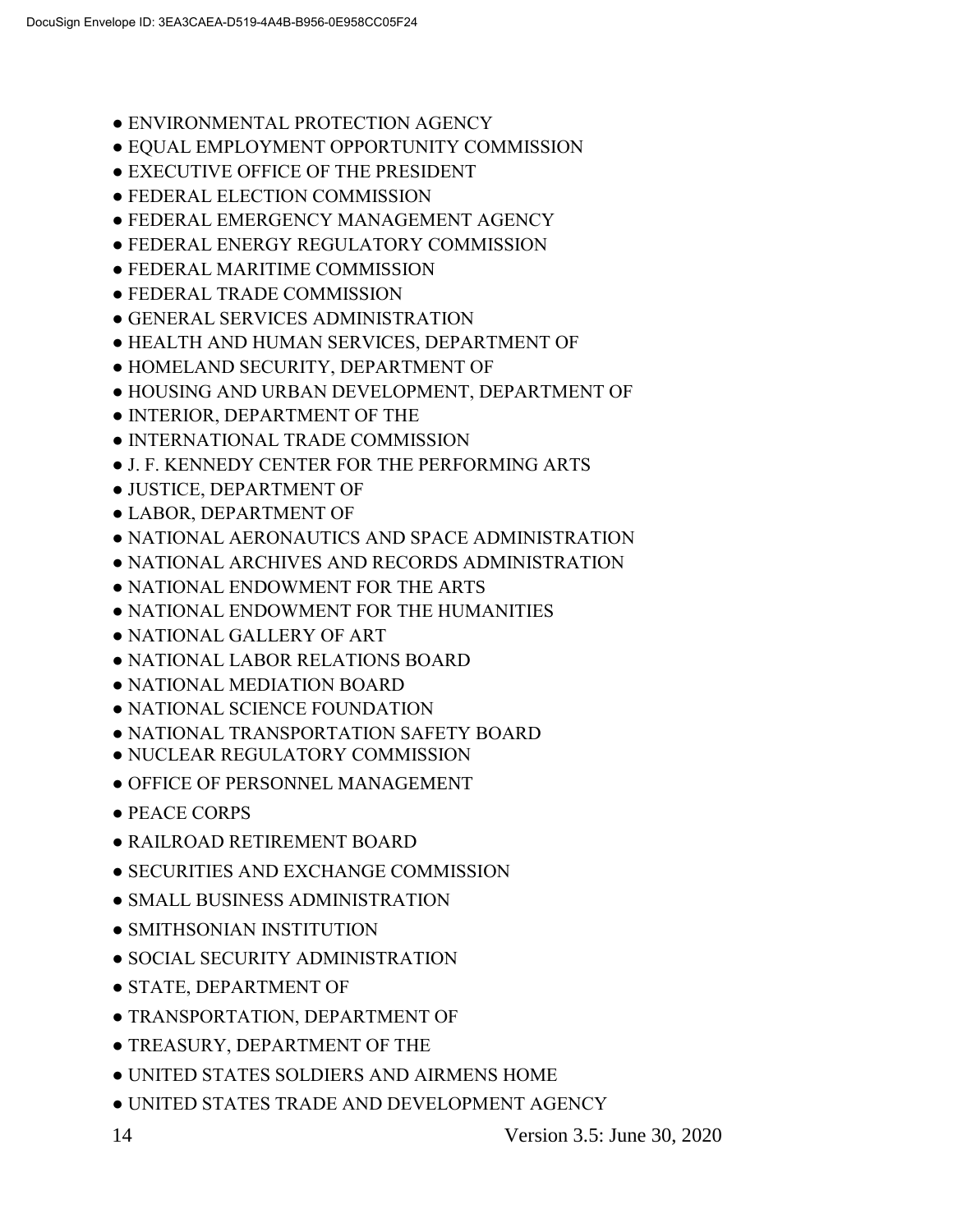#### ● VETERANS AFFAIRS, DEPARTMENT OF

FPDS has a System Security Plan (SSP) as well as a user guide that documents access control and roles permissions. Roles are based on required function of the users, and include entities such as government procurement personnel and government debarment personnel.

#### **6.2 Has GSA completed a System Security Plan (SSP) for the information system(s) or application?**

Yes, in March 2019. GSA categorizes all of its systems using Federal Information Processing Standard Publication 199, Standards for Security Categorization of Federal Information and Information Systems (FIPS 199). FPDS is conducted on systems rated "moderate impact." Based on this categorization, GSA implements security controls from NIST Special Publication 800-53, "Recommended Security Controls for Federal Information Systems and Organizations" to secure its systems and data.

#### **6.3 How will the system or application be secured from a physical, technical, and managerial perspective?**

FPDS Resides in the AWS within the GSA Business Service Platform (BSP) Platform as a Service (PaaS), ultimately leveraging the Amazon Web services US East (N.Virginia) Region*.*

#### **6.4 Are there mechanisms in place to identify and respond to suspected or confirmed security incidents and breaches of PII? If so, what are they?**

Monitoring activities are described in the FPDS-NG System Security Plan, which is part of the A&A. Which includes firewall protection, Identity intrusion detection; security controls are put in place to prevent the breaching of PII. In addition, FPDS utilizes GSA's enterprise Incident Response Plan **(**[Incident Response \(IR\) CIO-IT Security-01-02](https://insite.gsa.gov/cdnstatic/insite/Incident_Response_%28IR%29_%5BCIO_IT_Security_01-02_Rev_17%5D_03-20-2019_Signed_BB.pdf)**)** and has procedures in place for handling security incidents.

#### **SECTION 7.0 INDIVIDUAL PARTICIPATION**

## **7.1 What opportunities do individuals have to consent or decline to provide information? Can they opt-in or opt-out? If there are no opportunities to consent, decline, opt in, or opt out, please explain.**

Federal Acquisition Regulation (FAR) Part 4.1102(a) requires that: Offerors and quoters are required to be registered in SAM at the time an offer or quotation is submitted in order to comply with the annual representations and certifications requirements. The majority of the SAM registration data is Entity entered and Entity-certified via the following statement: I have read each of the FAR and DFARS provisions presented on this page. By submitting this certification,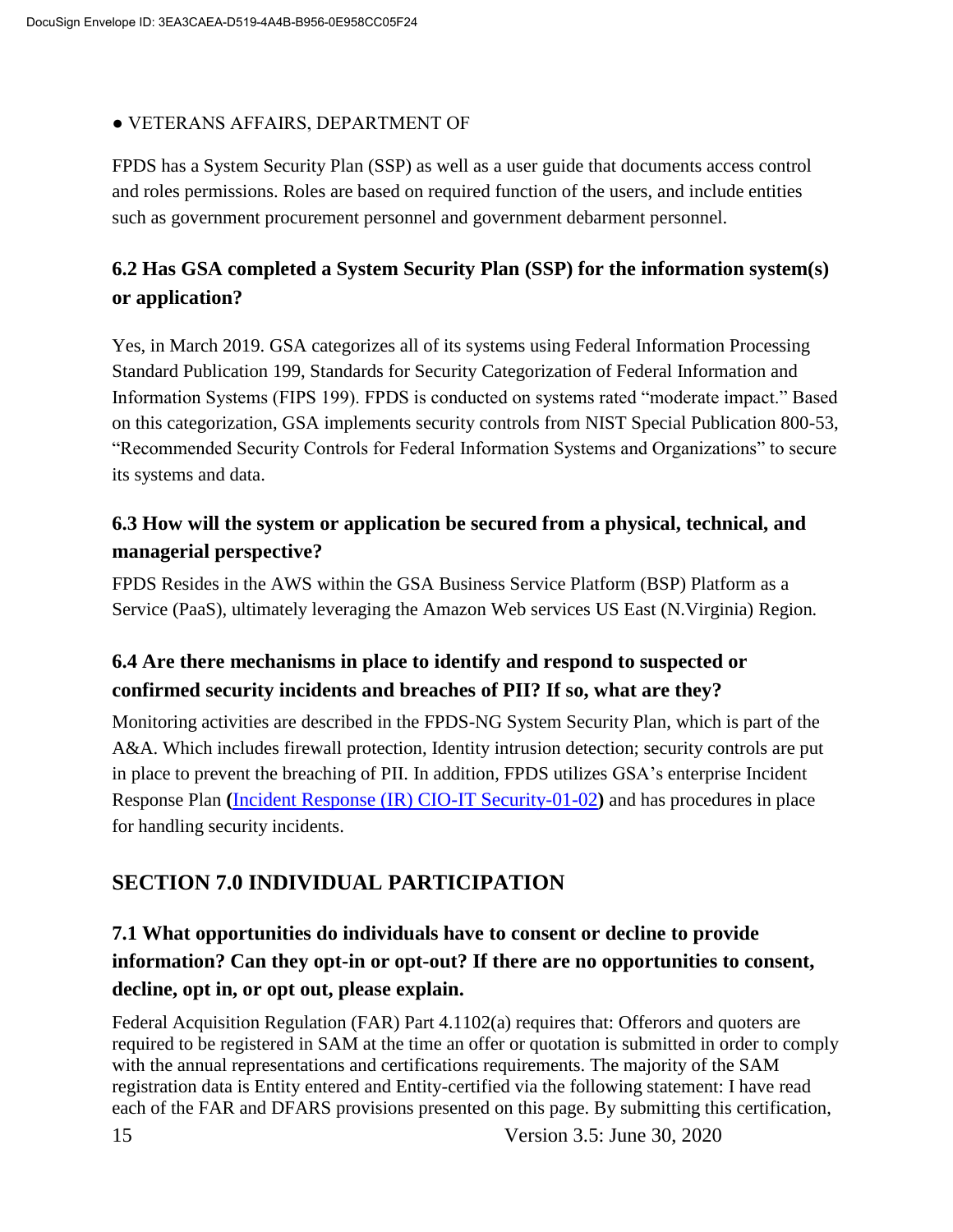I, named company individual, am attesting to the accuracy of the representations and certifications contained herein, including the entire NAICS table. I understand that I may be subject to criminal prosecution under Section 1001, Title 18 of the United States Code or civil liability under the False Claims Act if I misrepresent named company in any of these representations or certifications to the Government. In short, anyone who wants to do business with the government must consent to registering in SAM. The Entity information in SAM is populated into FPDS-NG at the time that a contract is awarded.

FPDS reporting requirements are also directed by the Federal Acquisition Regulation (FAR); FAR 4.603 directs: (a) in accordance with the Federal Funding Accountability and Transparency Act of 2006 (Pub. L. 109-282), all unclassified Federal award data must be publicly accessible, and (b) Executive agencies shall use FPDS to maintain publicly available information about all unclassified contract actions exceeding the micro-purchase threshold, and any modifications to those actions that change previously reported contract action report data, regardless of dollar value.

#### **7.2 What procedures allow individuals to access their information?**

Individuals create the entity registration record in SAM.gov and can delete or amend the record. In addition, individuals can contact the system manager with questions about the operation of the Entity Management functional area. Requests from individuals to determine the specifics of an exclusion record included, should be addressed to the Federal agency POC identified in the exclusion record.

#### **7.3 Can individuals amend information about themselves? If so, how?**

Yes, individuals can contact the system manager with questions about the operation of the Entity Management functional area.

#### **SECTION 8.0 AWARENESS AND TRAINING**

#### **8.1 Describe what privacy training is provided to users, either generally or specifically relevant to the system, application, or project.**

GSA requires privacy and security training for all personnel and has policies in place that govern the proper handling of PII.

GSA employees receive annual security awareness training and are specifically instructed on their responsibility to protect the confidentiality of PII. All FPDS system users with access to PII are required to submit to a security background check and to obtain a minimum of a background investigation.

#### **SECTION 9.0 ACCOUNTABILITY AND AUDITING**